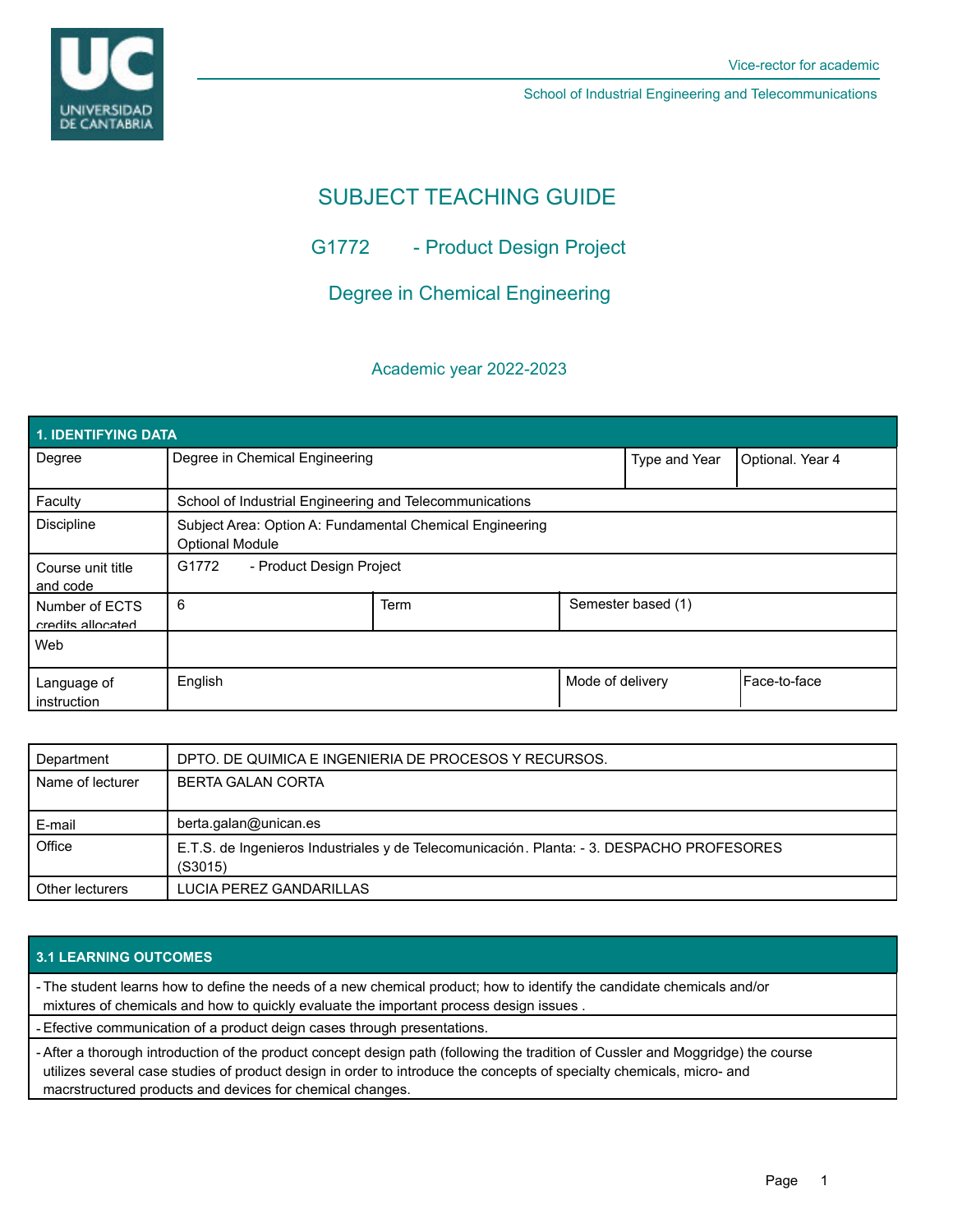

#### School of Industrial Engineering and Telecommunications

#### **4. OBJECTIVES**

The main goal of this course is to learn how to design a new chemical product from market surveys till the stage where the manufacturing process is considered. The course introduces basic concepts and methodologies essential to attain the above mentioned objectives. Examples are given to illustrate methodologies and integrate previous knowledge of chemical engineering fundamentals and technologies.

The objective of this course is to give the student a view of chemical product design

The objective is also to highlight the currently available methods and tools that can be applied to solve various types of problems associated with product-process design in a systematic and integrated manner.

The objective of this course is to show the importance of product design issues to the development of new products or to the re-design of established product

# **6. COURSE ORGANIZATION CONTENTS** Lesson 1. Introduction of Product Design. 2 | Lesson 2. Innovations in product design-History and approaches. 3 Lesson 3. Needs Lesson 4. Ideas and selection. Lesson 5. Product manufacture 6 Lesson 6. Ecodesign Lesson 7. Case studies 8 Lesson 8. Conferences 9 Lesson 9: Visit 10 Lesson 10: Intelectual Property

| 7. ASSESSMENT METHODS AND CRITERIA                                                                                          |           |             |       |  |  |  |  |  |
|-----------------------------------------------------------------------------------------------------------------------------|-----------|-------------|-------|--|--|--|--|--|
| <b>Type</b><br><b>Description</b>                                                                                           |           | Reassessn   | $\%$  |  |  |  |  |  |
| <b>Work</b>                                                                                                                 | <b>No</b> | Yes         | 20,00 |  |  |  |  |  |
| <b>Work</b>                                                                                                                 | <b>No</b> | Yes.        | 20,00 |  |  |  |  |  |
| <b>Work</b>                                                                                                                 | <b>No</b> | Yes         | 20,00 |  |  |  |  |  |
| Work                                                                                                                        | <b>No</b> | Yes         | 20,00 |  |  |  |  |  |
| <b>Others</b>                                                                                                               | No        | No.         | 20,00 |  |  |  |  |  |
| <b>TOTAL</b><br>100,00                                                                                                      |           |             |       |  |  |  |  |  |
| <b>Observations</b>                                                                                                         |           |             |       |  |  |  |  |  |
| If the student do not upload the presentations on time, it is necessary to attend the ordinary or extraordinary final exam. |           |             |       |  |  |  |  |  |
| Observations for part-time students                                                                                         |           |             |       |  |  |  |  |  |
| Part-time student have to attend the ordinary final exam.                                                                   |           |             |       |  |  |  |  |  |
|                                                                                                                             |           | Final Eval. |       |  |  |  |  |  |